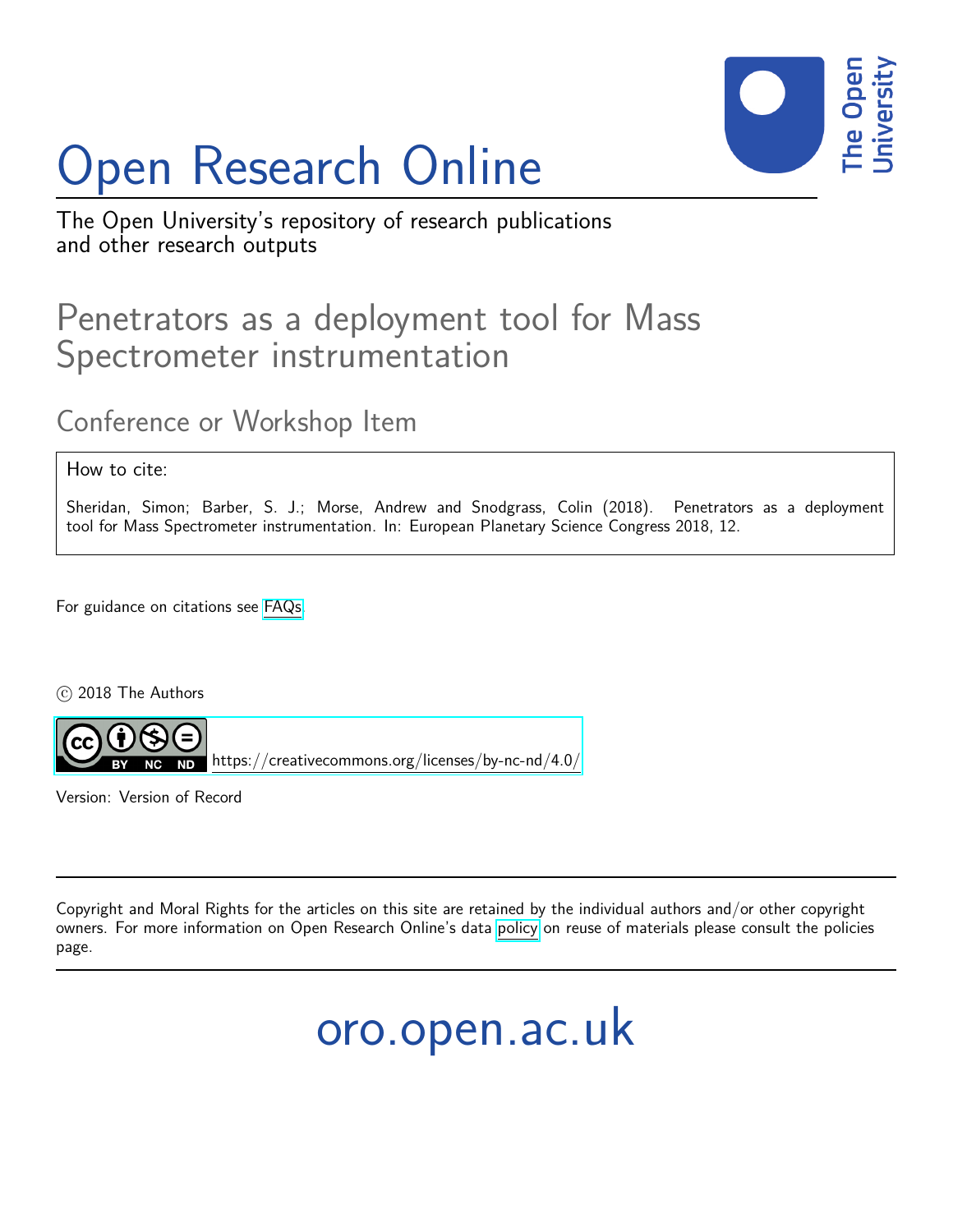### **Penetrators as a deployment tool for Mass Spectrometer instrumentation**

**S. Sheridan** (1), S.Barber1 (1) , A.D. Morse (1) and C.Snodgrass (1) (1) The Open University, UK (simon.sheridan@open.ac.uk)

#### **Abstract**

We discuss penetrator deployment systems and Mass Spectrometer (MS) based instrumentation that offer the potential for future characterization and understanding of the volatile content at the surface and near-surface of airless bodies in the Solar System. We review previous penetrator missions, systems and instrumentation, before considering future options to bodies such as the moon and small solar system bodies.

#### **1. Introduction**

Solar system exploration is currently in a phase where in-situ analysis is playing an increasingly important role. A number of mission opportunities are arising, and are under consideration that may provide the opportunity to gain access to surface and sub-surface material through deployment of either high-speed penetrator platforms [1], or low-speed sub-surface penetrating mole devices deployed by soft landers [2].

#### **1.1 Penetrators**

Penetrators (Figure 1) are small probes that offer the opportunity to gain access to surface and sub-surface material without the need for complicated drilling or excavation equipment. Multiple penetrators further offer geographically spaced investigations and mission redundancy. However, despite previous attempts penetrator technology has yet to be proven in flight. The Russian Mars 96 penetrator probes, launched in 1996 to investigate Mars was lost when the space-craft failed to leave Earth orbit. The NASA's Deep Space 2 (DS2) mission successfully reached Mars orbit however the probes never made contact with the orbiter. Despite these setbacks penetrators are seen as a viable concept with

possibility to accommodate a wide range of target bodies.



Figure 1: (left) low-speed Mole deployment (top-right) High speed penetrator system (bottom-left) Instrumented penetrator

#### **1.2 Mass Spectrometry**

Mass spectrometry is regarded as a "gold standard" analytical technique in terrestrial laboratories and is used for the determination of the elemental, isotopic and molecular composition of sample material. A high-speed deployable (Figure 2) and a low-speed deployable version of the Ptolemy MS [3,4], instrument on-board the Rosetta lander been developed. These instruments will allow in-situ volatile characterisation following penetrator deployment from either high-speed or low speed platforms.